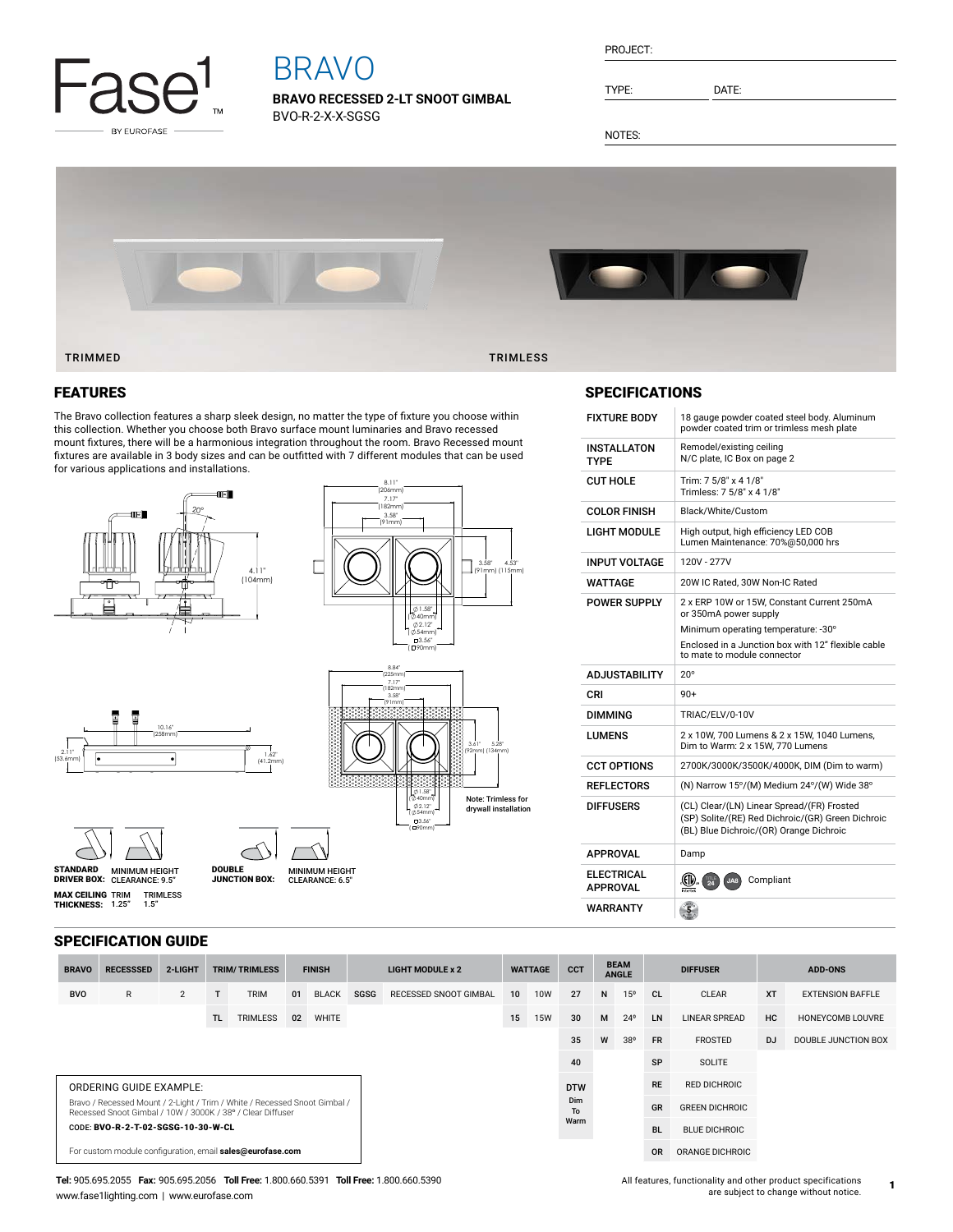

## BRAVO

**BRAVO RECESSED 2-LT SNOOT GIMBAL** BVO-R-2-X-X-SGSG

#### REFLECTOR OPTIONS ADD-ONS



#### DIFFUSER OPTIONS



#### NEW CONSTRUCTION PLATES + IC BOXES



#### DRIVERS

- Compatible with TRIAC (forward-phase or leading-edge) ELV (reverse-phase or trailing edge) and 0-10V dimmers.
- ESSxxxW models: TRIAC and ELV dimming only at 120 Vac
- ESSxxxW models: ELV dimming only at 230 Vac
- 90° C maximum case hot spot temperature
- Class 2 power supply
- Lifetime: 50,000 hours at 70° case hot spot temperature (some models have a higher lifetime)
- IP64-rated (IP66 for ESST) case with silicone-based potting
- Protections: Output open load, over-current and short-circuit (hiccup), and over-temperature with auto recovery.
- Conducted and radiated EMI: Compliant with FCC CFR Title 47 Part 15 Class B (120 Vac) and Class A (277 Vac), and EN55015 (CISPR 15) at 220, 230, and 240 Vac.
- Complies with ENERGY STAR®, DLC (DesignLight Consortium®) and CA Title 24 technical requirements
- Worldwide safety approvals



**EXTENSION BAFFLE** (Black ext/int) **(XT)**



(Black ext/int) **(HC)**



**DOUBLE JUNCTION BOX** (Shallow Ceiling Application) **(DJ)**